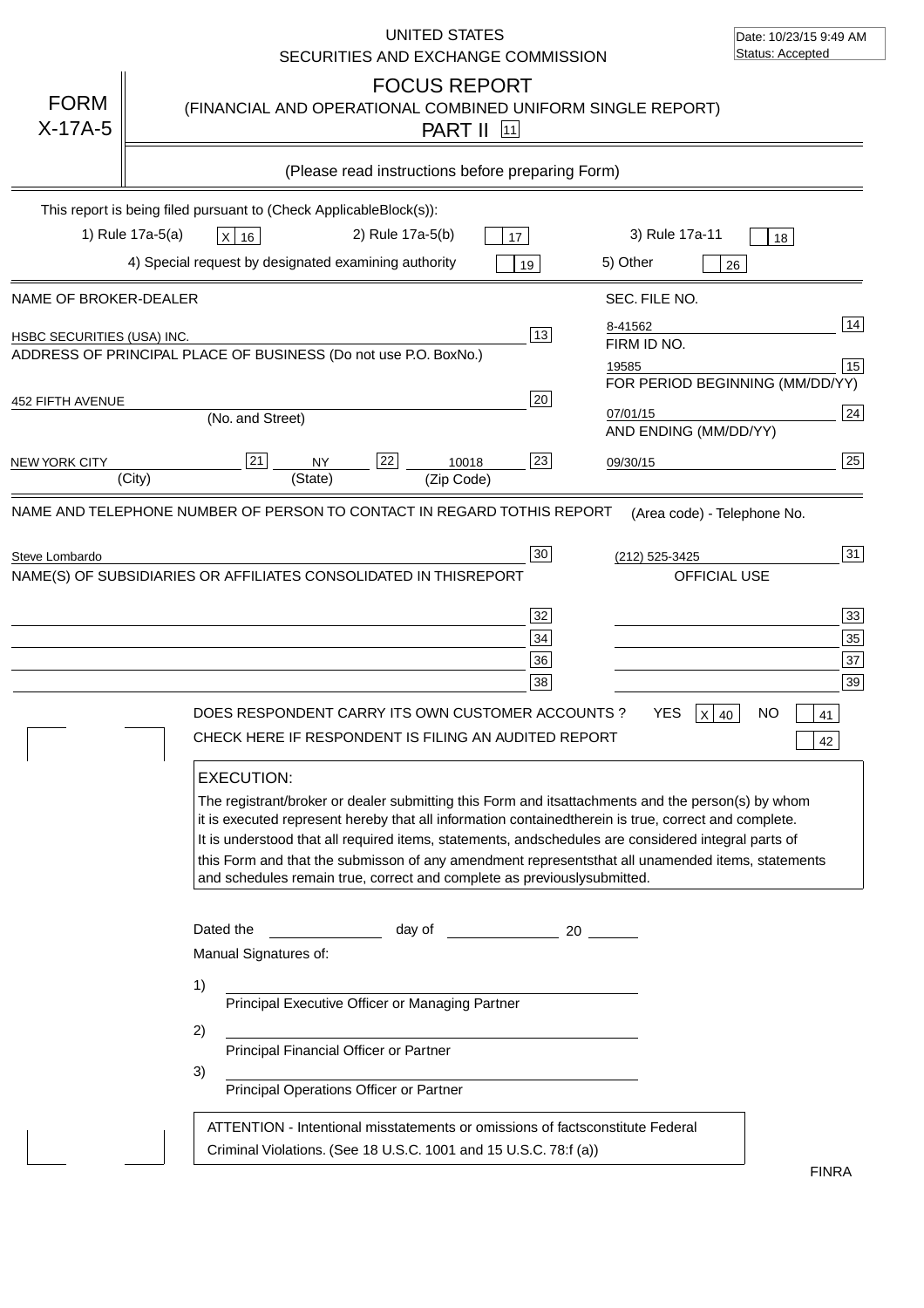| Date: 10/23/15 9:49 AM |  |
|------------------------|--|
| Status: Accepted       |  |

SUPPLEMENT TO FINANCIAL AND OPERATIONAL COMBINED UNIFORM SINGLE REPORT

PART II

#### BROKER OR DEALER

HSBC SECURITIES (USA) INC.

09/30/15

as of

## STATEMENT OF SEGREGATION REQUIREMENTS AND FUNDS IN SEGREGATION FOR CUSTOMERS TRADING ON U.S. COMMODITY EXCHANGES

| SEGREGATION REQUIREMENTS (Section 4d(2) of the CEAct)                                          |                    |                    |          |
|------------------------------------------------------------------------------------------------|--------------------|--------------------|----------|
| 1. Net ledger balance                                                                          |                    |                    |          |
| A. Cash                                                                                        | \$                 | 520,544,239 7010   |          |
| B. Securities (at market)                                                                      |                    | 930,348,080 7020   |          |
| 2. Net unrealized profit (loss) in open futures contracts<br>traded on a contract market       |                    | (121,037,625) 7030 |          |
| 3. Exchange traded options                                                                     |                    |                    |          |
| A. Add market value of open option contracts purchased on a<br>contract market                 |                    | 138,810,321        | 7032     |
| B. Deduct market value of open option contracts granted (sold)<br>on a contract market         |                    | 11,045,586) 7033   |          |
| 4. Net equity (deficit) (add lines 1, 2, and 3)                                                |                    | 1,457,619,429 7040 |          |
| 5. Accounts liquidating to a deficit and accounts with debit<br>balances                       |                    |                    |          |
| - gross amount                                                                                 | 7045<br>27,243,105 |                    |          |
| Less: amount offset by customer owned securities                                               | 19,329,415) 7047   | 7,913,690 7050     |          |
| 6. Amount required to be segregated (add lines 4 and 5)                                        | \$                 | 1,465,533,119 7060 |          |
| FUNDS IN SEGREGATED ACCOUNTS                                                                   |                    |                    |          |
| 7. Deposited in segregated funds bank accounts                                                 |                    |                    |          |
| A. Cash                                                                                        |                    | 211,485,464 7070   |          |
| B. Securities representing investments of customers' funds<br>(at market)                      |                    |                    | $0$ 7080 |
| C. Securities held for particular customers or option customers<br>in lieu of cash (at market) |                    | 224,552,674 7090   |          |
| 8. Margins on deposit with derivatives clearing organizations<br>of contract markets           |                    |                    |          |
| A. Cash                                                                                        | \$                 | 29,826,592 7100    |          |
| B. Securities representing investments of customers' funds<br>(at market)                      |                    | 149,745,000 7110   |          |
| C. Securities held for particular customers or option customers<br>in lieu of cash (at market) |                    | 705,795,406 7120   |          |
| 9. Net settlement from (to) derivatives clearing organizations<br>of contract markets          |                    | 51,262,546 7130    |          |
| 10. Exchange traded options                                                                    |                    |                    |          |
| A. Value of open long option contracts                                                         |                    | 138,810,321 7132   |          |
| B. Value of open short option contracts                                                        |                    | 11,045,586 7133    |          |
| 11. Net equities with other FCMs                                                               |                    |                    |          |
| A. Net liquidating equity                                                                      |                    | 76,410,111         | 7140     |
| B. Securities representing investments of customers' funds<br>(at market)                      |                    |                    | 7160     |
| C. Securities held for particular customers or option customers<br>in lieu of cash (at market) |                    |                    | 7170     |
| 12. Segregated funds on hand (describe:                                                        |                    |                    | $0$ 7150 |
| 13. Total amount in segregation (add lines 7 through 12)                                       |                    | 1,576,842,528 7180 |          |
| 14. Excess (deficiency) funds in segregation (subtract line 6<br>from line 13)                 | \$                 | 111,309,409 7190   |          |
| 15. Management Target Amount for Excess funds in segregation                                   | \$                 | 50,000,000 7194    |          |
| 16. Excess (deficiency) funds in segregation over (under) Management Target Amount Excess      | \$                 | 61,309,409 7198    |          |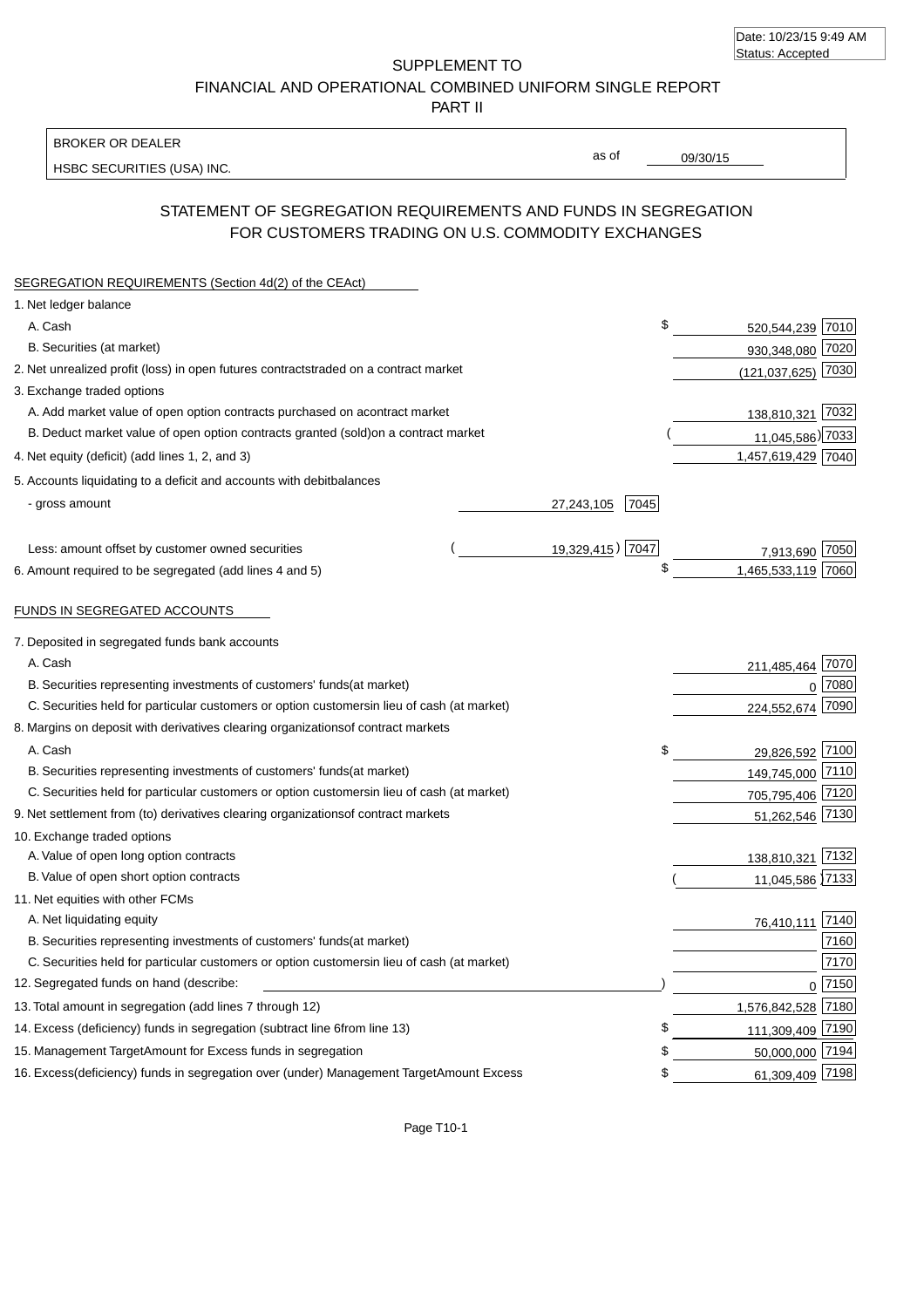SUPPLEMENT TO

FINANCIAL AND OPERATIONAL COMBINED UNIFORM SINGLE REPORT Status: Accepted

PART II

HSBC SECURITIES (USA) INC. 09/30/15 BROKER OR DEALER as of

# STATEMENT OF SEGREGATION REQUIREMENTS AND FUNDS IN SEGREGATION FOR CUSTOMERS' DEALER OPTIONS ACCOUNTS

| 1. Amount required to be segregated in accordance |                 |           |
|---------------------------------------------------|-----------------|-----------|
| with Commission regulation 32.6                   | \$              | 7200<br>0 |
| 2. Funds in segregated accounts                   |                 |           |
| A. Cash                                           | \$<br>$0$  7210 |           |
| B. Securities (at market)                         | $0$  7220       |           |
| C. Total                                          |                 | 7230      |
| 3. Excess (deficiency) funds in segregation       |                 |           |
| (subtract line 2.C from line 1)                   |                 | 0 7240    |
|                                                   |                 |           |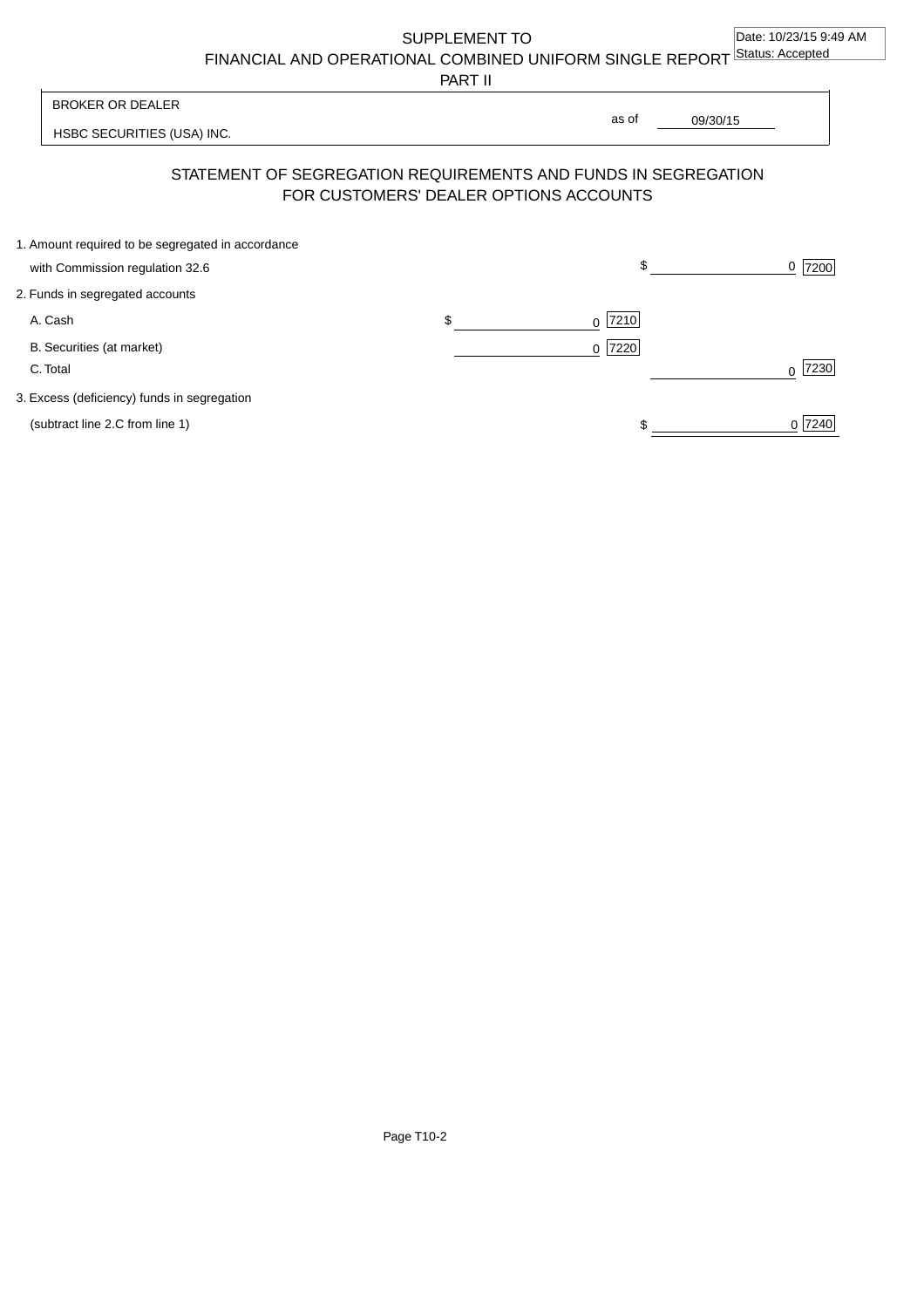Date: 10/23/15 9:49 AM

SUPPLEMENT TO

FINANCIAL AND OPERATIONAL COMBINED UNIFORM SINGLE REPORT Status: Accepted

PART II

HSBC SECURITIES (USA) INC. The second of the second of the second of the second of the second of the second of the second of the second of the second of the second of the second of the second of the second of the second of BROKER OR DEALER

as of

### STATEMENT OF SECURED AMOUNTS AND FUNDS HELD IN SEPARATE ACCOUNTS PURSUANT TO COMMISSION REGULATION 30.7

#### FOREIGN FUTURES AND FOREIGN OPTIONS SECURED AMOUNTS

| Amount required to be set aside pursuant to law, rule or<br>regulation of a foreign government<br>or a rule of a self-regulatory organization authorized<br>thereunder |                                   | \$                        | 7305                              |
|------------------------------------------------------------------------------------------------------------------------------------------------------------------------|-----------------------------------|---------------------------|-----------------------------------|
| 1. Net ledger balance - Foreign Futures and Foreign Option Trading - All Customers<br>A. Cash                                                                          |                                   | \$                        |                                   |
| <b>B.</b> Securities<br>(at market)                                                                                                                                    |                                   | 19,755,448<br>135,249,495 | 7315<br>7317                      |
| 2. Net unrealized profit (loss) in open futures contracts traded on a foreign board of trade                                                                           |                                   | 13,596,967                | 7325                              |
| 3. Exchange traded options                                                                                                                                             |                                   |                           |                                   |
| A. Market value of open option contracts purchased on a foreign board of trade<br>B. Market value of open contracts granted (sold) on a foreign board of trade         |                                   |                           | 7335<br>0<br>7337<br><sup>0</sup> |
| 4. Net equity (deficit) (add lines 1.2. and 3.)                                                                                                                        |                                   | \$                        | 168,601,910 7345                  |
| 5. Accounts liquidating to a deficit and accounts with                                                                                                                 |                                   |                           |                                   |
| debit balances - gross<br>amount                                                                                                                                       | 7351<br>18,607,193                |                           |                                   |
| Less: amount offset by customer owned securities                                                                                                                       | 12,583,923) 7352                  | 6,023,270                 | 7354                              |
| 6. Amount required to be set aside as the secured amount - Net Liquidating                                                                                             | Equity Method (add lines 4 and 5) | \$<br>174,625,180         | 7355                              |
| 7. Greater of amount required to be set aside pursuant to foreign jurisdiction (above) or line 6.                                                                      |                                   | \$<br>174,625,180         | 7360                              |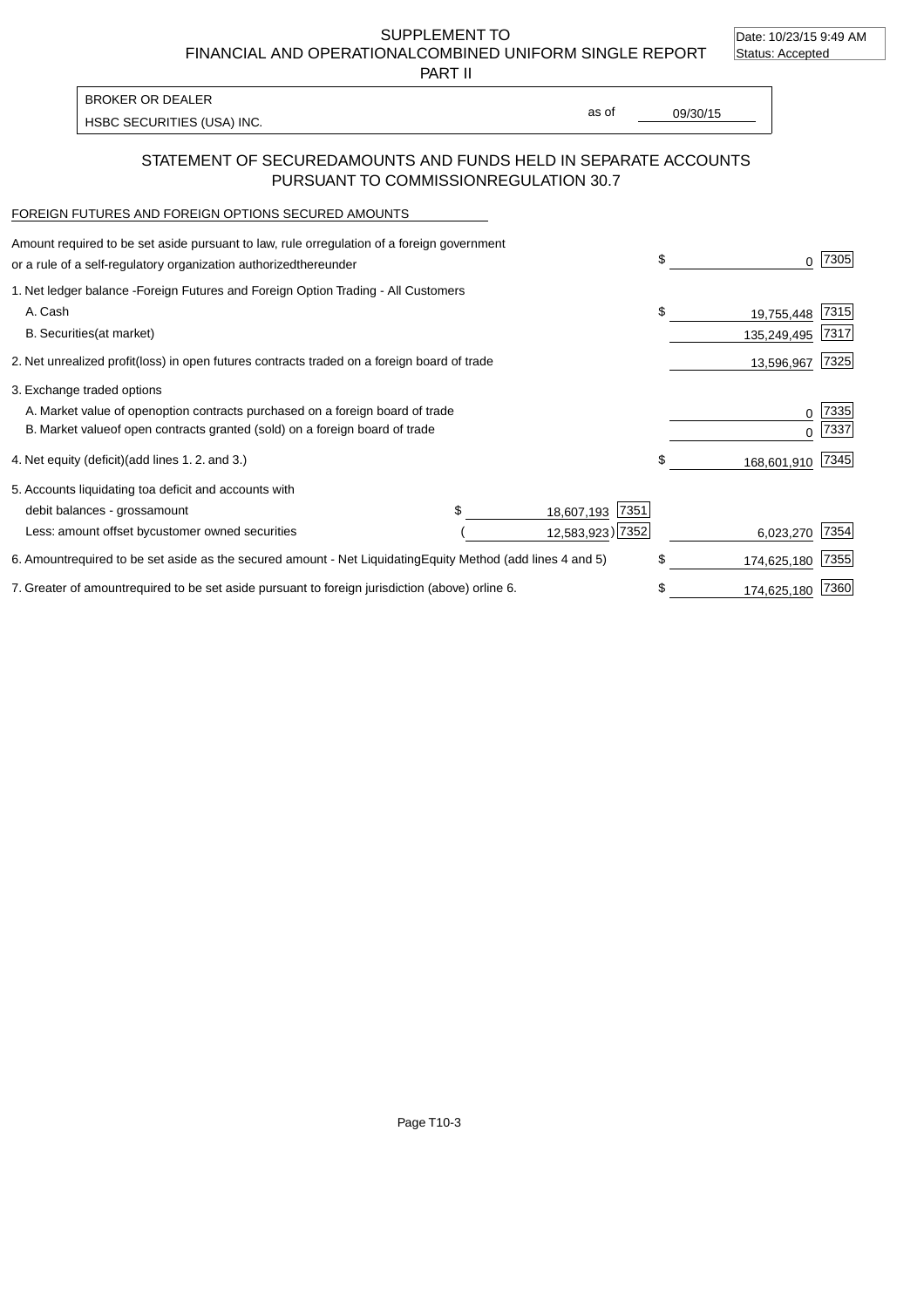Date: 10/23/15 9:49 AM Status: Accepted

SUPPLEMENT TO FINANCIAL AND OPERATIONAL COMBINED UNIFORM SINGLE REPORT

PART II

| <b>BROKER OR DEALER</b>                                                                           |                       |                 |                  |
|---------------------------------------------------------------------------------------------------|-----------------------|-----------------|------------------|
| HSBC SECURITIES (USA) INC.                                                                        | as of                 | 09/30/15        |                  |
|                                                                                                   |                       |                 |                  |
| STATEMENT OF SECURED AMOUNTS AND FUNDS HELD IN SEPARATE<br>PURSUANT TO COMMISSION REGULATION 30.7 |                       | <b>ACCOUNTS</b> |                  |
| FUNDS DEPOSITED IN SEPARATE REGULATION 30.7 ACCOUNTS                                              |                       |                 |                  |
| 1. Cash in banks                                                                                  |                       |                 |                  |
| A. Banks located in the United States                                                             | \$<br>44,370,591 7500 |                 |                  |
| B. Other banks qualified under Regulation 30.7                                                    |                       |                 |                  |
| 7510<br>Name(s):<br><b>HARRIS TRUST</b>                                                           | $0$ 7520 \$           |                 | 44,370,591 7530  |
| 2. Securities                                                                                     |                       |                 |                  |
| A. In safekeeping with banks located in the United States                                         | \$<br>91,337,804 7540 |                 |                  |
| B. In safekeeping with other banks qualified under Regulation<br>30.7                             |                       |                 |                  |
| 7550<br>Name(s):<br><b>HARRIS TRUST</b>                                                           | 7560<br>0             |                 | 91,337,804 7570  |
| 3. Equities with registered futures commission merchants                                          |                       |                 |                  |
| A. Cash                                                                                           | \$<br>$0$ 7580        |                 |                  |
| <b>B.</b> Securities                                                                              | $0$ 7590              |                 |                  |
| C. Unrealized gain (loss) on open futures contracts                                               | $0$ 7600              |                 |                  |
| D. Value of long option contracts                                                                 | $0$ 7610              |                 |                  |
| E. Value of short option contracts                                                                | $0)$ 7615             |                 | 0 7620           |
| 4. Amounts held by clearing organizations of foreign boards of<br>trade                           |                       |                 |                  |
| Name(s):<br>7630                                                                                  |                       |                 |                  |
| A. Cash                                                                                           | \$<br>7640            |                 |                  |
| <b>B.</b> Securities                                                                              | 7650                  |                 |                  |
| C. Amount due to (from) clearing organizations - daily<br>variation                               | 7660                  |                 |                  |
| D. Value of long option contracts                                                                 | 7670                  |                 |                  |
| E. Value of short option contracts                                                                | ) 7675                |                 | 7680             |
| 5. Amounts held by members of foreign boards of trade<br>Name(s):<br>7690                         |                       |                 |                  |
| A. Cash                                                                                           | \$<br>58,465,975 7700 |                 |                  |
| <b>B.</b> Securities                                                                              | 43,911,691 7710       |                 |                  |
| C. Unrealized gain (loss) on open futures contracts                                               | 13,596,967 7720       |                 |                  |
| D. Value of long option contracts                                                                 | $0$ 7730              |                 |                  |
| E. Value of short option contracts                                                                | $_0$ ) 7735           |                 | 115,974,633 7740 |
| 6. Amounts with other depositories designated by a foreign<br>board of trade<br>7750<br>Name(s):  |                       |                 | 0 7760           |
| 7. Segregated funds on hand (describe:                                                            |                       |                 | $0$ 7765         |
| 8. Total funds in separate section 30.7 accounts                                                  |                       |                 | 251,683,028 7770 |
| 9. Excess (deficiency) set Aside Funds for Secured Amount (subtract Line 7 Secured                |                       |                 |                  |
| Statement page T10-3 from Line 8)                                                                 |                       | \$              | 77,057,848 7380  |
| 10. Management Target Amount for Excess funds in separate section 30.7 accounts                   |                       | \$              | 10,000,000 7780  |
| 11. Excess (deficiency) funds in separate 30.7 accounts over (under) Management Target            |                       | \$              | 67,057,848 7785  |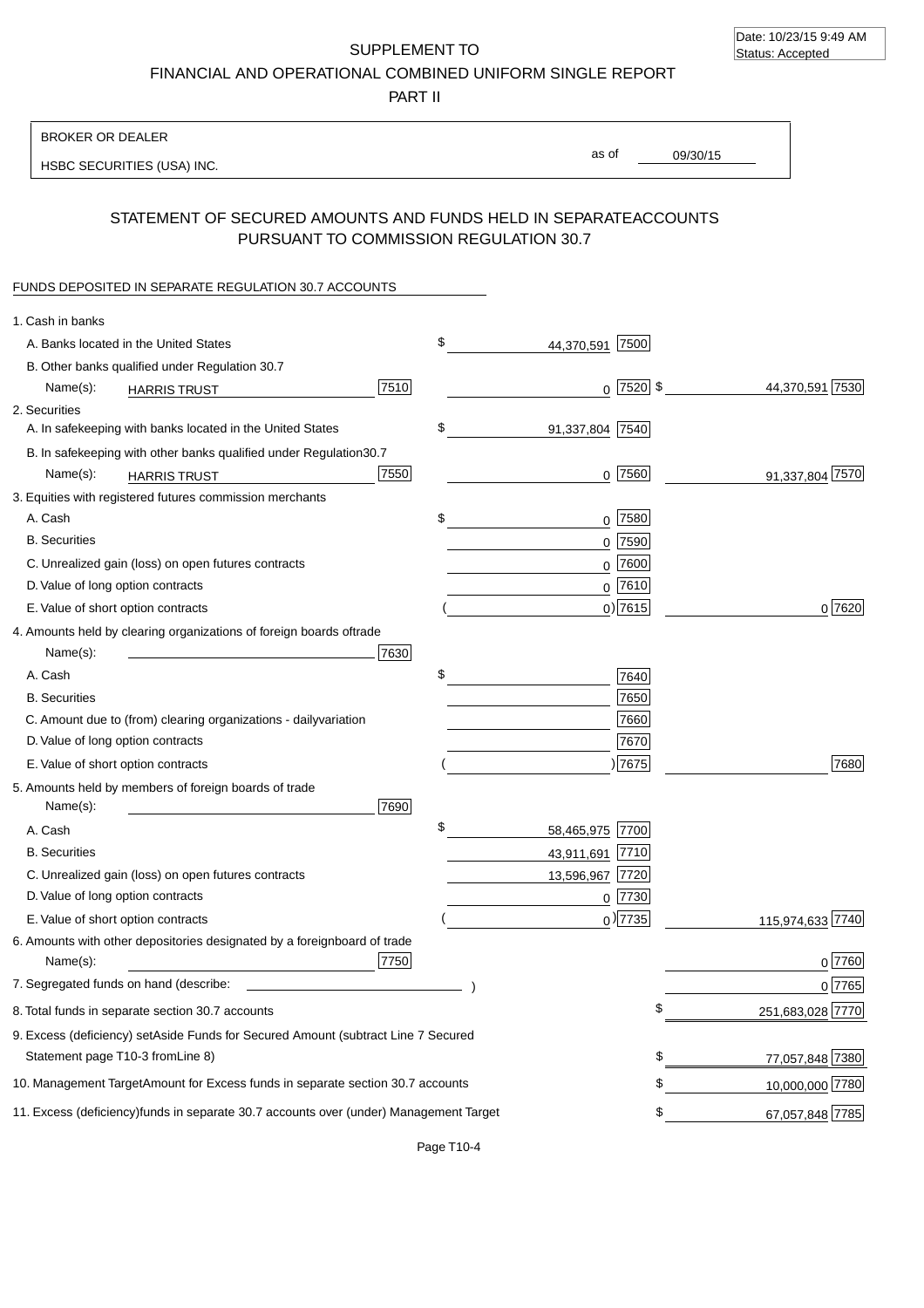SUPPLEMENT TO FINANCIAL AND OPERATIONAL COMBINED UNIFORM SINGLE REPORT

PART II

HSBC SECURITIES (USA) INC. The second second second second second second second second second second second second second second second second second second second second second second second second second second second se BROKER OR DEALER

as of

## STATEMENT OF CLEARED SWAPS CUSTOMER SEGREGATION REQUIREMENTS AND FUNDS IN CLEARED SWAPS CUSTOMER ACCOUNTS UNDER 4D(F) OF THE CEA

| <b>Cleared Swaps Customer Requirements</b>                                                                  |                 |                          |                     |
|-------------------------------------------------------------------------------------------------------------|-----------------|--------------------------|---------------------|
| 1. Net ledger balance                                                                                       |                 |                          |                     |
| A. Cash                                                                                                     |                 | \$<br>1,526,672,244 8500 |                     |
| <b>B.</b> Securities<br>(at market)                                                                         |                 | 1,083,370,179 8510       |                     |
| 2. Net unrealized profit (loss) in open cleared swaps                                                       |                 | $(1,465,648,562)$ 8520   |                     |
| 3. Cleared swaps options                                                                                    |                 |                          |                     |
| A. Market value of open<br>cleared swaps option contracts purchased                                         |                 |                          | 0 8530              |
| B. Market value of open cleared swaps option contracts granted (sold)                                       |                 |                          | $0$ <sup>8540</sup> |
| 4. Net equity (deficit) (add lines 1, 2, and 3)                                                             |                 | \$<br>1,144,393,861      | 8550                |
| 5. Accounts liquidating to a deficit and accounts with                                                      |                 |                          |                     |
| \$<br>debit balances - gross amount                                                                         | 3,823,010 8560  |                          |                     |
| Less: amount offset by customer owned securities                                                            | 3,823,010) 8570 |                          | $0 \; 8580$         |
| 6. Amount required to be segregated for cleared swaps customers (add lines 4 and 5)                         |                 | \$<br>1,144,393,861 8590 |                     |
| Funds in Cleared Swaps Customer Segregated Accounts                                                         |                 |                          |                     |
| 7. Deposited in cleared swaps customer segregated accounts at banks                                         |                 |                          |                     |
| A. Cash                                                                                                     |                 | \$<br>78,032,007 8600    |                     |
| B. Securities representing investments of cleared swaps customers' funds (at market)                        |                 |                          | $0^{8610}$          |
| C. Securities held for particular cleared swaps customers in lieu of cash (at market)                       |                 | 23,460,339 8620          |                     |
| 8. Margins on deposit with derivatives clearing organizations in cleared swaps customer segregated accounts |                 |                          |                     |
| A. Cash                                                                                                     |                 | 183,453,079 8630         |                     |
| B. Securities representing investments of cleared swaps customers' funds (at market)                        |                 |                          | 0 8640              |
| C. Securities held for particular cleared swaps customers in lieu of cash (at market)                       |                 | 1,059,909,840 8650       |                     |
| 9. Net settlement from (to) derivatives clearing organizations                                              |                 | 20,530,559 8660          |                     |
| 10. Cleared swaps options                                                                                   |                 |                          |                     |
| A. Value of open cleared swaps long option contracts                                                        |                 |                          | 0 8670              |
| B. Value of open cleared swaps short option contracts                                                       |                 |                          | $0$ ) 8680          |
| 11. Net equities with other FCMs                                                                            |                 |                          |                     |
| A. Net liquidating equity                                                                                   |                 |                          | $0^{8690}$          |
| B. Securities representing investments of cleared swaps customers' funds (at market)                        |                 |                          | 0 8700              |
| C. Securities held for particular cleared swaps customers in lieu of cash (at market)                       |                 |                          | 0 8710              |
| 12. Cleared swaps customer funds on hand (describe:                                                         |                 |                          | $0 \, 8715$         |
| 13. Total amount in cleared swaps customer segregation (add lines 7 through 12)                             |                 | \$<br>1,365,385,824 8720 |                     |
| 14. Excess (deficiency) funds in cleared swaps customer segregation (subtract line 6 from line 13)          |                 | \$<br>220,991,963 8730   |                     |
| 15. Management Target Amount for Excess funds in cleared swaps segregated accounts                          |                 | \$<br>70,000,000 8760    |                     |
| 16. Excess<br>(deficiency) funds in cleared swaps customer segregated accounts over                         |                 |                          |                     |
| <b>Management Target Excess</b><br>(under)                                                                  |                 | \$<br>150,991,963 8770   |                     |